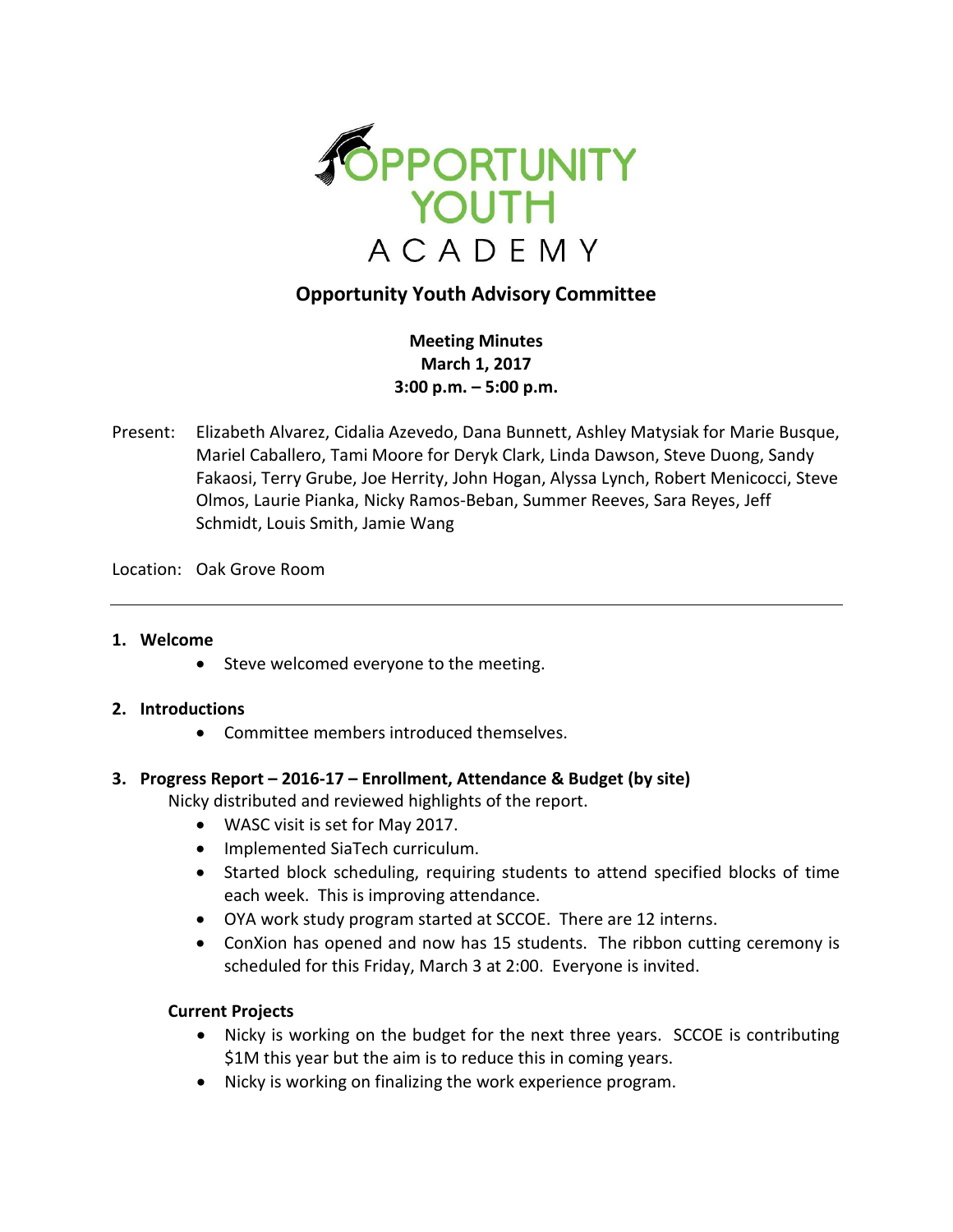- Sobrato is low on enrollment. So Nicky and her team are working on a campaign in North County. OYA will close Sobrato if more students are not enrolled. Steve asked if the committee felt SCCOE should dedicate more resources in this area. Suggestions include:
	- Partner with Nova
	- Advertise on TV at local DMV offices
	- Move Sobrato to a location near a transit line
	- Partner with other non-profits in the area
	- Partner with libraries and Starbucks
	- Work with Milpitas Unified School District to gather students. Work out transfers for students who are having trouble.

### **Needs**

- Ongoing SiaTech curriculum professional development
- Technology waiting for funding
- Childcare for students with children Head Start is helping. Student Interns and/or AmeriCorps may be able to help although liability would be a concern. "Child Watch" is possible where someone watches children with the parent(s) in the same room. Mary Ann Dewan might be able to ask Jolene Smith for help from First 5.
- Plan for post-secondary education and/or employment.

Laurie Pianka showed a 90-second video of OYA students giving feedback on SiaTech. There is a Youth Leadership Summit set for March 17, 8:30 – 2:00 at San Jose City College. Laurie distributed the flyer.

## **Statistics**

Nicky shared the current enrollment of 187. ADA (student work productivity) is around 47%. Student are attending five days per week but 66% work productivity is needed to support the budget. Special Ed attendance is higher than general ed. Suggestions include:

- Ask students what would make them want to come more often and produce more work.
- Community building events seem to increase attendance. Be thoughtful about messaging and encourage students to come to school.
- Need an incentive program.
- Front desk check in. Ask students about their goal for the day. Paras could do the check in.
- Track time needed to accomplish goals and graduate. Share this with students. (i.e. At a rate of 4 hours per day and 3 days per week, it will take this long to graduate.)